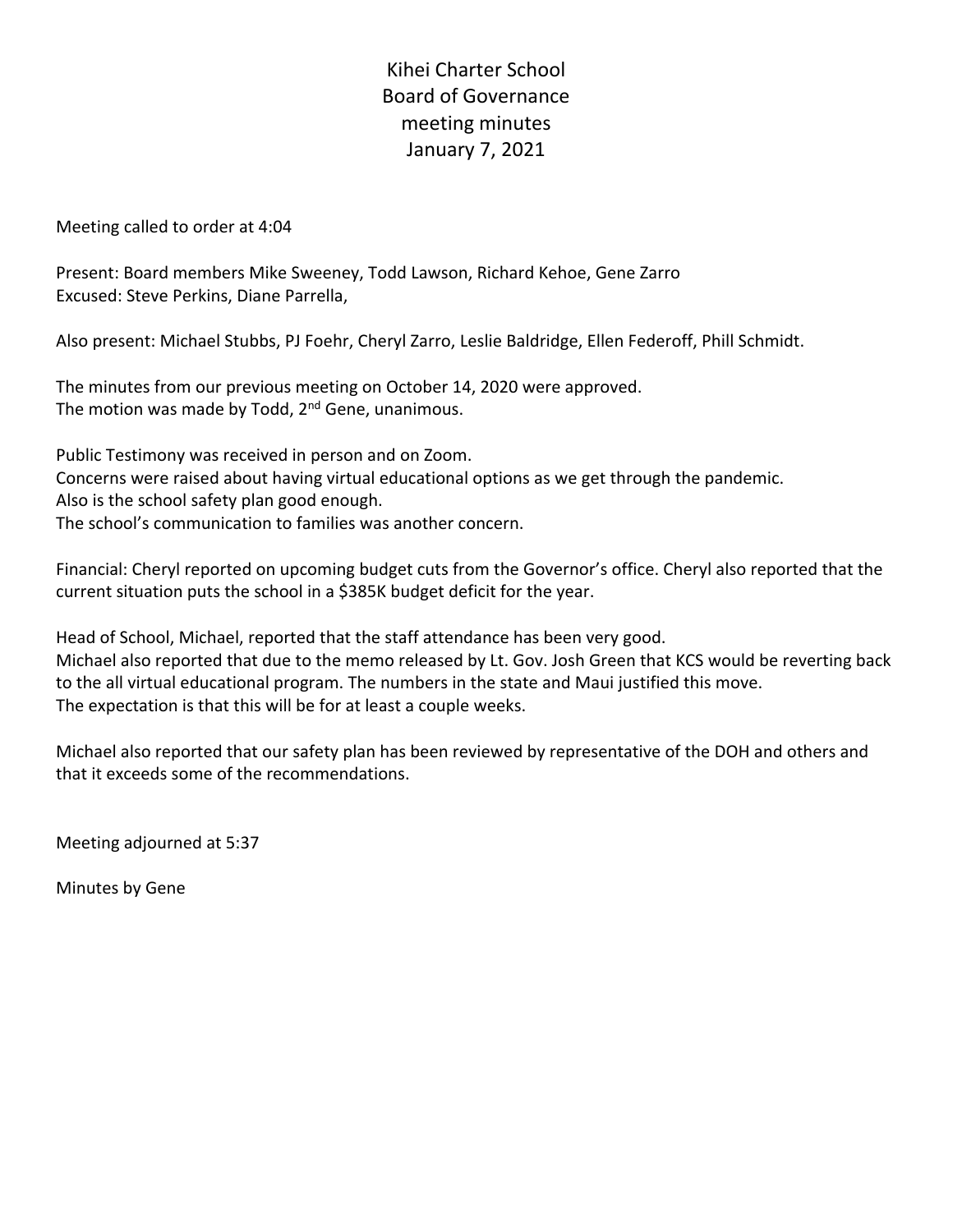## Kihei Charter School Board of Governance meeting minutes April 14, 2021

Meeting called to order at 4:05pm

Present: Board members Mike Sweeney, Todd Lawson, Richard Kehoe, Steve Perkins, Gene Zarro

Also present: Michael Stubbs, PJ Foehr, Cheryl Zarro, Leslie Baldridge, Ellen Federoff, Phill Schmidt. Zoom presence: Starmer, Tiana, Crystal, TRM

The **minutes** from our previous meeting on January 7, 2021 were approved. The **motion** was made by Gene, second Richard, unanimous.

Public Testimony was received in person and on Zoom. Starmer: safety plan could be better, communication could be better, website could be updated.

PJ reported that the  $3^{rd}$  payment is looking good to happen as of this date there is no news to the contrary.

**Financial:** Cheryl reported that the deficit is going away. Cuts that were threatened all year seem to be disappearing thanks to the Biden funds.

Title two funds for professional development are available.

Money for equipment and zone one furniture is needed.

**Head of School**, Michael, reported: we had our first lottery for the new school year on April 6th.

We have 32 sections and 766 students coming so far.

We have a waitlist of 193 students.

KCS is continuing Face to Face and Blended learning, HSTA has backed this opening.

The MIL has allowed training for spring sports.

Pomai Pruett has taken on some of the responsibilities of the middle school working with Leslie.

Leslie reported that they are focusing on innovation and building relationships.

Ellen reported that everyone is getting comfortable with the regulations. It is going well with the students on campus.

Gene reported that Zone one is moving along and hopes to have it ready for students by the start of the new school year.

It will add a shop and a classroom, approximately 4000sf to the school.

Gene was appointed acting secretary due to the passing of Diane Parrella our 20 year board secretary. **Motion** made by Todd, second by Richard unanimous.

A motion was made to approve the by law revisions made in February. **Motion** was made by Gene, second by Todd, unanimous.

Next meeting July 7, 2021, Meeting adjourned 5:02pm, Minutes by Gene